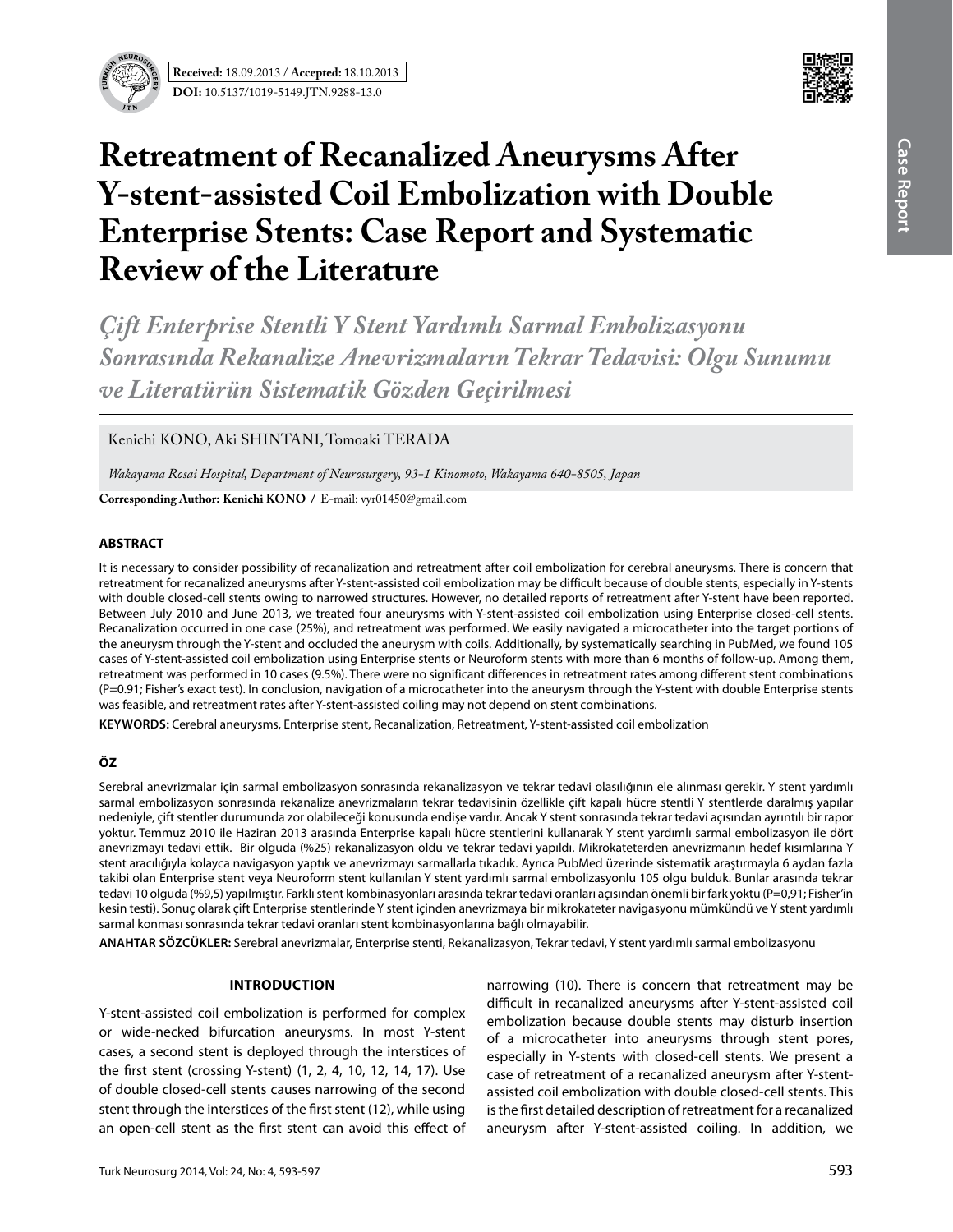performed systematic review of the literature to examine whether different stent combinations in Y-stent have different recanalization and retreatment rates.

#### **Case Report**

Between July 2010 and June 2013, we treated four aneurysms with Y-stent-assisted coil embolization using Enterprise closed-cell stents (Cordis Neurovascular, Miami, FL, USA) as we described previously  $(8)$ . The mean  $(\pm$  standard deviation) age was  $66 \pm 10$  years. The cases were all unruptured basilar tip aneurysms. The aneurysm and neck size were  $11.4 \pm 4.9$ mm and  $9.8 \pm 2.5$  mm, respectively. All the patients were neurologically intact at the mean follow-up period of 32  $\pm$  5 months. The latest follow-up imaging by angiography or magnetic resonance imaging was performed at  $28 \pm 3$ months from treatment. Recanalization occurred in one case (25%), and retreatment was performed as follows.

A 77-year-old woman had an 18-mm unruptured basilar tip aneurysm (Figure 1A, E). The diameters of the basilar artery (BA), the right posterior cerebral artery (PCA), and the left PCA were 3.7 mm, 1.6 mm, and 1.5 mm, respectively. We treated the aneurysm with Y-stent-assisted coil embolization using double Enterprise stents. A Prowler Select Plus microcatheter (Cordis Neurovascular) for stent delivery was navigated into the right PCA. An SL-10 microcatheter (Stryker Neurovascular, Freemont, CA, USA) was placed into the aneurysm. After several coils were inserted in the aneurysm, a 4.5 mm  $\times$  28 mm Enterprise stent was deployed from the right PCA to the BA. The Prowler Select Plus microcatheter was navigated into the left PCA through the interstices of the first stent. Another 4.5  $mm \times 22$  mm Enterprise stent was deployed from the left PCA to the BA. Additional coils were inserted and the procedure was completed. A slight neck remnant remained (Figure 1B, F). The total length of the coils was 439 cm and the coil packing density was 19.2%. No peri-procedural complications occurred. A schematic illustration of the procedure is shown in Figure 2A. There was a narrowed structure in the second stent.

Major recanalization occurred (Figure 1C, G), and we performed retreatment of the aneurysm 33 months after the first treatment. There were two portions of open space in the aneurysm: the mid-portion and the left lateral potion (Figure 1C, 2B). An SL-10 microcatheter was easily navigated into the mid-portion of the aneurysm over a 0.014" Chikai guidewire (Asahi Intecc, Nagoya, Aichi, Japan) through a Y-stent. Coils were inserted, and open space remained at the left lateral portion. We pulled back the microcatheter, and easily navigated it into the open space (Figure 2B). There were no difficulties in navigation of a microcatheter into the target portions in spite of the existence of the Y-stent with double Enterprise stents. Coils were inserted, and the open space was almost occluded (Figure 1D, H). No complications occurred.



**Figure 1:** Anterior-posterior **(A-D)** and lateral **(E-H)** views of angiography. **(A, E)** Preoperative three-dimensional rotational angiography shows an 18-mm unruptured basilar tip aneurysm. **(B, F)** A slight neck remnant remained in the first treatment. **(C, G)** Major recanalization of the aneurysm occurred. There were two portions of open space in the aneurysm: the mid-portion (arrow) and the left lateral potion (dashed arrow). **(D, H)** Nearly complete occlusion of the aneurysm was achieved after retreatment.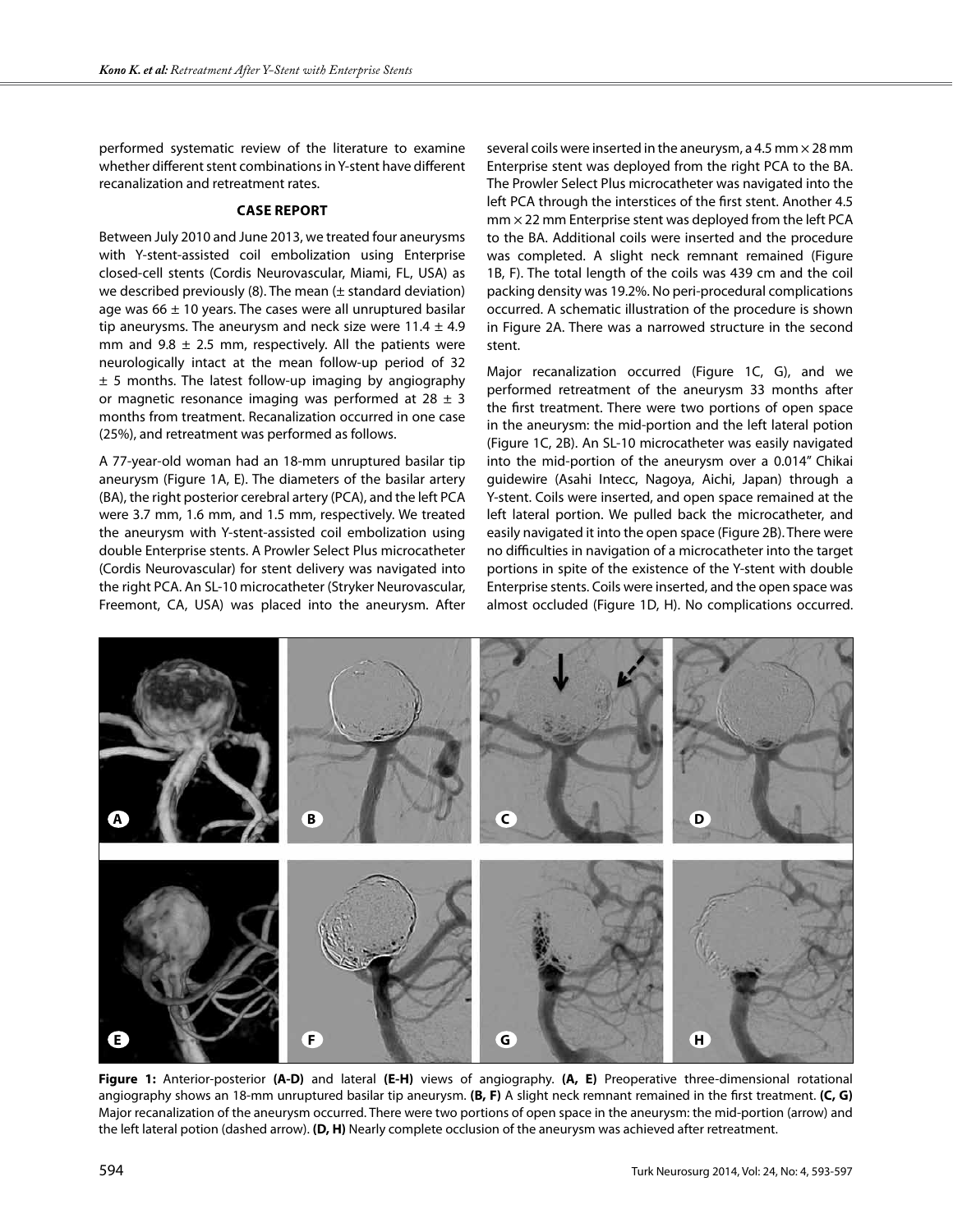The patient remained neurologically intact 4 months after the retreatment.

#### *Review of the Literature and Statistical Analysis*

We systematically searched the literature by PubMed using several keywords, including "Y-stent", "Y configuration", "dual/



**Figure 2:** A schematic diagram of the case. **A)** In the first treatment of the aneurysm with Y-stent-assisted coil embolization, the second stent had a narrowed structure (arrow). **B)** Retreatment for the recanalized aneurysm was performed. A microcatheter was first inserted into the mid-portion of the aneurysm (arrow). After coils were inserted, the microcatheter was re-navigated into the left lateral portion of the aneurysm (dashed arrow). Coils were inserted in this portion.

double stents", "cerebral/intracranial aneurysm", and "coil embolization". Checking titles, abstracts and manuscripts, we found 13 articles on Y-stent-assisted coil embolization with more than 6 months of follow-up (Table I) (1, 3, 5-7, 10-17). Among 13 case series and our series in Table I, we selected the series in which stent combinations and retreatment were confirmed (Table II). There were 105 Y-stent cases with three different stent combinations. Among them, retreatment was performed in 10 cases (9.5%). We performed statistical analysis using SPSS version 20 (IBM Corp., Armonk, NY, USA). P<0.05 was considered as significant. There were no significant differences in retreatment rates among different stent combinations (P=0.91; Fisher's exact test).

### **Discussion**

Several reports on Y-stent-assisted coil embolization with long-term follow-up showed 0–29% recanalization rates and 0–21% retreatment rates, although most of them consisted of a small number of case series (Table I) (1, 3, 5-7, 10-17). In these previous reports, although there were nine cases of retreatment in total, no details of the retreatments were described. In addition, Neuroform stents were used in all of the nine cases. Therefore, to the best of our knowledge, this is the first report of a detailed description of retreatment for Y-stents with double closed-cell stents. There is controversy whether the narrowed structure of Y-stents with closed-cell

| Table I: Summary of the Literature on Y-Stent-Assisted Coil Embolization with More than 6 Months of Follow-Up |
|---------------------------------------------------------------------------------------------------------------|
|---------------------------------------------------------------------------------------------------------------|

| <b>Series</b>                      | m              | <b>Stent combination (n)</b>                                         | <b>Recanalization</b> | <b>Retreatment</b><br><b>Stent combination (n)</b> |
|------------------------------------|----------------|----------------------------------------------------------------------|-----------------------|----------------------------------------------------|
| Sani et al, 2005 (13)              | 1              | $N \times N(1)$                                                      | $0(0\%)$              | $0(0\%)$                                           |
| Thorell et al, 2005 (15)           | $\overline{7}$ | $N\times N(7)$                                                       | 2(29%)                | 1(14%)<br>$N \times N(1)$                          |
| Lozen et al, 2009 (10)             | 6              | $N \times N$ (6)                                                     | 1 (17%)               | $0(0\%)$                                           |
| Rohde et al, 2010 (12)             | $\mathbf{1}$   | ExE(1)                                                               | $0(0\%)$              | $0(0\%)$                                           |
| Akgul et al, 2011 (1)              | 9              | $N \times E$ (6), $E \times E$ (3)                                   | $0(0\%)$              | $0(0\%)$                                           |
| Spiotta et al, 2011 (14)           | 19             | $N\times N(19)$                                                      | 5(26%)                | 4(21%)<br>$N \times N$ (4)                         |
| Martínez-Galdámez et al, 2012 (11) | 6              | $S\times S(6)$                                                       | $0(0\%)$              | $0(0\%)$                                           |
| Darkhabani et al, 2012 (5)         | $\overline{4}$ | $N \times N$ (4)                                                     | $0(0\%)$              | $0(0\%)$                                           |
| Chalouhi et al, 2012 (3)           | 12             | NxN, NxE, ExE <sup>a</sup>                                           | $1(8.3\%)$            | $0(0\%)$                                           |
| Zhao et al, 2012 (17)              | 11             | $N \times N$ (8), $N \times E$ (1), $E \times E$ (2)                 | 2(18%)                | 1(9%)<br>$N \times E(1)$                           |
| Johnson et al, 2013 (7)            | 10             | Not reported                                                         | $0(0\%)$              | $0(0\%)$                                           |
| Yavuz et al, 2013 (16)             | 183            | $N \times N$ , E $\times$ E, S $\times$ S, E $\times$ S <sup>a</sup> | $4(2.2\%)$            | Not reported                                       |
| Fargen et al, 2013 (6)             | 45             | $N \times N$ (13), $N \times E$ (23), $E \times E$ (7)               | 4 (8.9%)              | $3(10\%)$<br>$N \times N$ (1), $N \times E$ (2)    |
| <b>Present series</b>              | 4              | ExE(4)                                                               | 1(25%)                | 1(25%)<br>ExE(1)                                   |

*Only Y-stent cases with more than 6 months of follow-up were selected in each series.*

*a, Numbers could not be determined from the literature; N, Neuroform stent; E, Enterprise stent; S, Solitaire stent (ev3, Irvine, CA, USA).*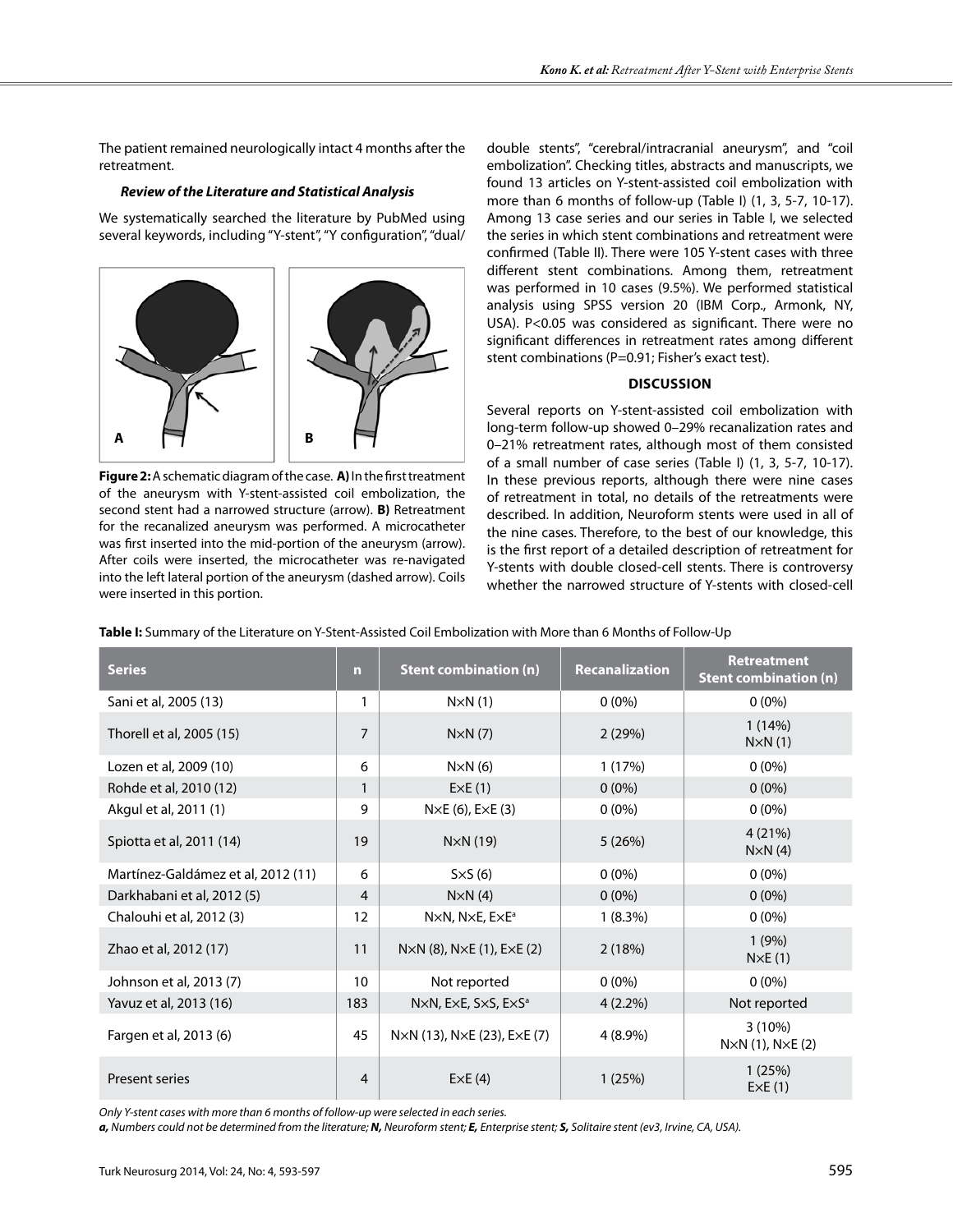**Table II:** Retreatment Rates among Different Combinations of Stents in the Literature

|             | $N \times N$ | N×E.        | ExE        |
|-------------|--------------|-------------|------------|
| Total       | 58           | 30          |            |
| Retreatment | $6(10.3\%)$  | $3(10.0\%)$ | $1(5.9\%)$ |

*N, Neuroform stent; E, Enterprise stent.*

stents is beneficial or harmful. While this narrowed structure may increase thromboembolic complications (8), it may reduce recanalization rates by redirecting impingement flow into distal vessels (9). In the systematic review of the literature, we found no significant differences among different stent combinations. Because of limitations of literature review, we could not take other factors such as follow-up periods, aneurysm size, and packing density into consideration. In addition, the number of retreatment (n=10) may be small. Therefore, although the statistical analysis showed no significant differences of retreatments rates among different combinations of stents, different stent combinations may have different retreatment rates if the number of Y-stent cases is increased.

The possibility of retreatment after Y-stent-assisted coil embolization should be taken into consideration. Because a Y-stent is already placed, there are no other options of retreatment than coil embolization without any adjunctive techniques such as balloon or stent assistance. There is concern that a narrowed structure may disturb navigation of a microcatheter into an aneurysm through a Y-stent, especially with closed-cell stents. Our report demonstrates that it was feasible to navigate an SL-10 microcatheter into an aneurysm through a Y-stent with closed-cell stents. Because pores of Neuroform stents are larger than those of Enterprise stents and Y-stents with Neuroform stents have no narrowed structure, we could presume that it may be feasible to navigate a microcatheter into an aneurysm through a Y-stent with Neuroform stents. Since this is a single case report, we cannot generalize this feasibility of navigation of a microcatheter. Parent vessels with different sizes and shapes will produce different shape of stents, which may make navigation of a microcatheter difficult. Many more cases are necessary to elucidate technical procedures of retreatment for recanalized aneurysms after Y-stent-assisted coil embolization.

#### **Conclusion**

We report a case of retreatment of a recanalized aneurysm treated with a Y-stent using double closed-cell stents. We easily navigated an SL-10 microcatheter into the target potions of the aneurysm through stent pores and completed the coil embolization. Systematic review of the literature showed no significant differences in retreatment rates after Y-stentassisted coil embolization among different combinations of stents.

#### **References**

- 1. Akgul E, Aksungur E, Balli T, Onan B, Yilmaz DM, Bicakci S, Erman T: Y-stent-assisted coil embolization of wide-neck intracranial aneurysms. A single center experience. Interv Neuroradiol 17:36-48, 2011
- 2. Cekirge HS, Yavuz K, Geyik S, Saatci I: A novel "Y" stent flow diversion technique for the endovascular treatment of bifurcation aneurysms without endosaccular coiling. Am J Neuroradiol 32:1262-1268, 2011
- 3. Chalouhi N, Jabbour P, Gonzalez LF, Dumont AS, Rosenwasser R, Starke RM, Gordon D, Hann S, Tjoumakaris S: Safety and efficacy of endovascular treatment of basilar tip aneurysms by coiling with and without stent-assistance: A review of 235 cases. Neurosurgery 71:785-794, 2012
- 4. Chow MM, Woo HH, Masaryk TJ, Rasmussen PA: A novel endovascular treatment of a wide-necked basilar apex aneurysm by using a Y-configuration, double-stent technique. AJNR Am J Neuroradiol 25:509-512, 2004
- 5. Darkhabani ZM, Lazzaro MA, Zaidat OO: Pericallosal artery aneurysm treatment using Y-configuration stent-assisted coil embolization: A report of four cases. J Neurointerv Surg 4:459-462, 2012
- 6. Fargen KM, Mocco J, Neal D, Dewan MC, Reavey-Cantwell J, Woo HH, Fiorella DJ, Mokin M, Siddiqui AH, Turk AS, Turner RD, Chaudry I, Kalani YS, Albuquerque F, Hoh BL: A multicenter study of stent-assisted coiling of cerebral aneurysms using a y-configuration. Neurosurgery 73(3):466-472, 2013
- 7. Johnson AK, Heiferman DM, Lopes DK: Stent-assisted embolization of 100 middle cerebral artery aneurysms. J Neurosurg 118:950-955, 2013
- 8. Kono K, Shintani A, Yoshimura R, Okada H, Tanaka Y, Fujimoto T, Tomura N, Terada T: Triple antiplatelet therapy with addition of cilostazol to aspirin and clopidogrel for Y-stent-assisted coil embolization of cerebral aneurysms. Acta Neurochir (Wien) 155:1549-1557, 2013
- 9. Kono K, Terada T: Hemodynamics of 8 different configurations of stenting for bifurcation aneurysms. AJNR Am J 34(10): 1980-1986, 2013
- 10. Lozen A, Manjila S, Rhiew R, Fessler R: Y-stent-assisted coil embolization for the management of unruptured cerebral aneurysms: Report of six cases. Acta Neurochir (Wien) 151:1663-1672, 2009
- 11. Martínez-Galdámez M, Saura P, Saura J, Martínez A, De Campos JM, Pérez A: Y-stent-assisted coil embolization of anterior circulation aneurysms using two Solitaire AB devices: A single center experience. Interv Neuroradiol 18:158-163, 2012
- 12. Rohde S, Bendszus M, Hartmann M, Hähnel S: Treatment of a wide-necked aneurysm of the anterior cerebral artery using two Enterprise stents in "Y"-configuration stenting technique and coil embolization: A technical note. Neuroradiology 52:231-235, 2010
- 13. Sani S, Lopes DK: Treatment of a middle cerebral artery bifurcation aneurysm using a double neuroform stent "Y" configuration and coil embolization: Technical case report. Neurosurgery 57:E209, 2005